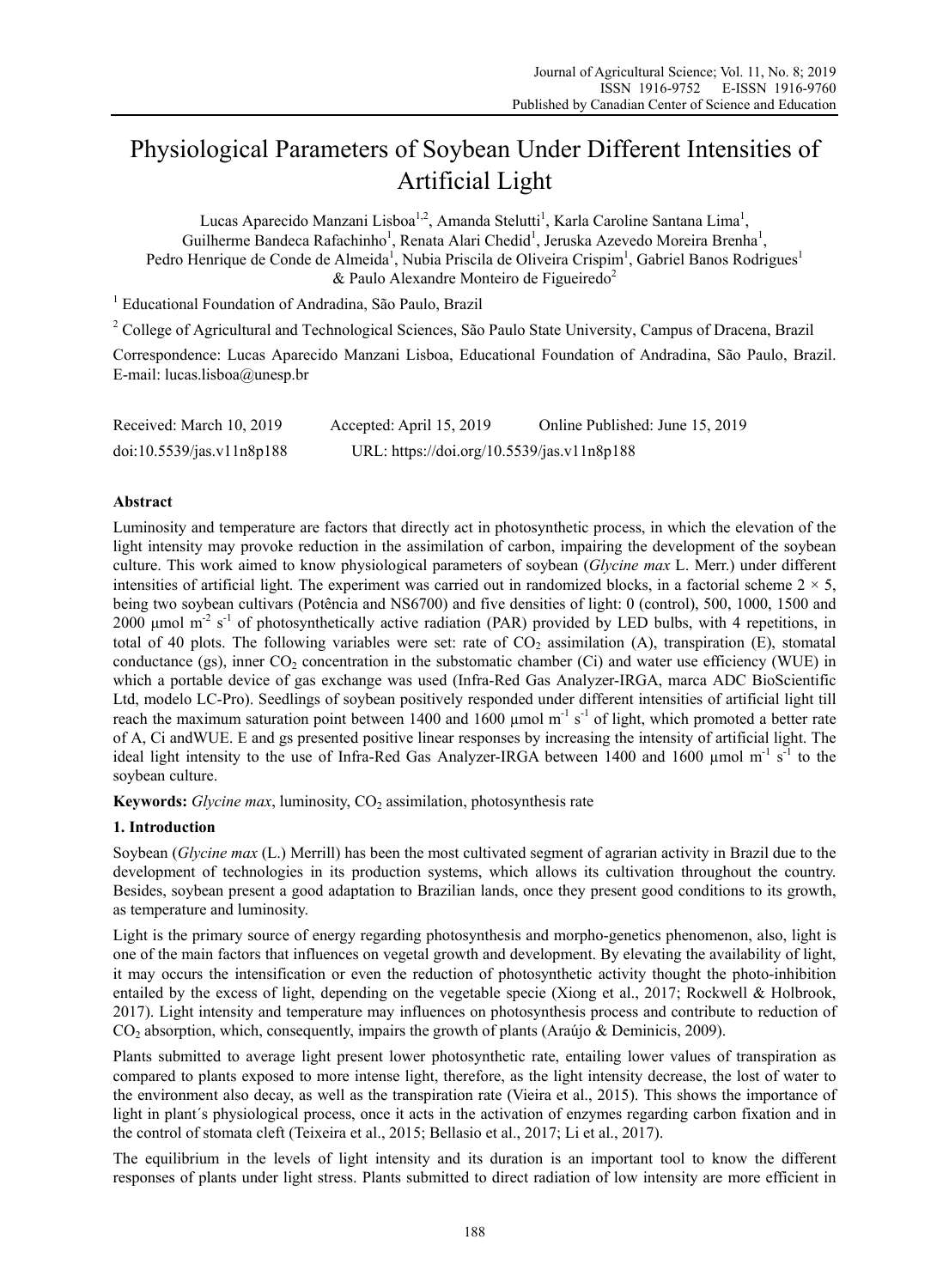their photosynthesis, since the process is gradually commenced and did not impair the electron's ways through the photo-systems, however, as the intensity of photons increases over the leaves, plants present a higher photosynthesis rate with a lower efficient use of water and assimilation of  $CO<sub>2</sub>$ , once these parameter are harmed by saturating electrons in photosynthetic system (Taiz & Zeiger, 2013).

It is worth noting that when the soybean is undergoing nutritional stress, the reactions processes in the photosynthesis and diffusion of  $CO<sub>2</sub>$  through the stomata and mesophyll act as co-regulators at the point of light compensation, while an increase occurs in the rate of breathing as reported by Singh and Reddy (2018). In this way, it is important to know the response mechanisms that leguminous plants act when they are exposed to quality and light intensities, as they can also suffer from competition with weeds for light, nutrients and water (Lisboa et al. 2018). With an exposure that leads to overlapping, an action of Gibberellins (GAs) and auxin [indole-3-acetic acid (IAA)] play important roles in mediating adaptive responses to plant shading (Yang et al., 2018). This worked aimed to know physiological parameters of soybean under different intensities of artificial light.

### **2. Material and Methods**

The experiment was carried out in November 2018, at Integrated College Stella Maris, in Andradina, São Paulo State, Brazil. The experiment was carried out in randomized blocks, in a factorial scheme of  $2 \times 5$ , being two soybean cultivars (Potência and NS6700) and five densities of light: 0 (control), 500, 1000, 1500 and 2000 μmol  $m<sup>2</sup>$  s<sup>-1</sup> of photosynthetically active radiation (PAR) provided by LED bulbs, with 4 repetitions were, in total of 40 plots.

Vases, with the capacity of 7 dm<sup>3</sup>, were filled with soil obtained from the 0-0.3m-layer. The soil was classified as Hidroferric Red Latosol (Embrapa, 2013) and presented the following chemical attributes (Table 1):

|               | Table 1. Chemical attributes of soil at the moment of experiment placing |  |  |                                                                                                         |  |  |  |
|---------------|--------------------------------------------------------------------------|--|--|---------------------------------------------------------------------------------------------------------|--|--|--|
| $n\mathbf{H}$ | $M\cap D$                                                                |  |  | $V = C_0$ $M_\alpha$ $U + \lambda 1$ $\lambda 1$ CD $CTC = V\frac{\alpha}{\mu}$ $m\frac{\alpha}{\mu}$ D |  |  |  |

| pH | MO. | $\mathbf{P}$ |  |  | K Ca Mg H+Al Al SB CTC V% m% B Cu Fe Mn Zn |  |  |  |  |  |  |  |  |
|----|-----|--------------|--|--|--------------------------------------------|--|--|--|--|--|--|--|--|
|    |     |              |  |  |                                            |  |  |  |  |  |  |  |  |
|    |     | 21           |  |  | 2.0 19 7 15 0 28 43 65 0 0.21 1 25 9 3.4   |  |  |  |  |  |  |  |  |

*Note.* SB: Sum of bases; V%: Saturation per bases; m%: Saturation per aluminum.

Soil was fertilized as the needs of soybean culture, according to Raij et al. (1996). During the experiment, all the plots were watered till reach the field capacity (Casaroli & Lier, 2008), and culture treatments were done.

At the V4 development stage, the following parameter were set: rate of  $CO_2$  assimilation (A-µmol  $CO_2$  m<sup>-2</sup> s<sup>-1</sup>); transpiration (E-mmol H<sub>2</sub>O m<sup>-2</sup> s<sup>-1</sup>); stomatal conductance (gs-mol H<sub>2</sub>O m<sup>-2</sup> s<sup>-1</sup>); inner CO<sub>2</sub> concentration in the substomatic chamber (Ci-umol mol<sup>-1</sup>), with 380 ppm of CO<sub>2</sub>, under 28 °C temperature of chamber, a portable device of gas exchange was used (Infra-Red Gas Analyzer-IRGA, ADC BioScientific Ltd, modelo LC-Pro); and water use efficiency (WUE-A/E).

All variables were submitted to the F test ( $p < 0.05$ ) and analysis of regression were applied to the intensities of artificial light, in which their standards were tested: linear, quadratic and cubic. Soybean cultivars were submitted to Tukey test, at 5% probability (Banzatto & Kronka, 2013). Statistic program Assistat 7.7 was used (Silva & Azevedo, 2016).

## **3. Results**

Potência cultivar displayed the highest rate of  $CO<sub>2</sub>$  assimilation, 21% bigger than NS6700 (Table 2).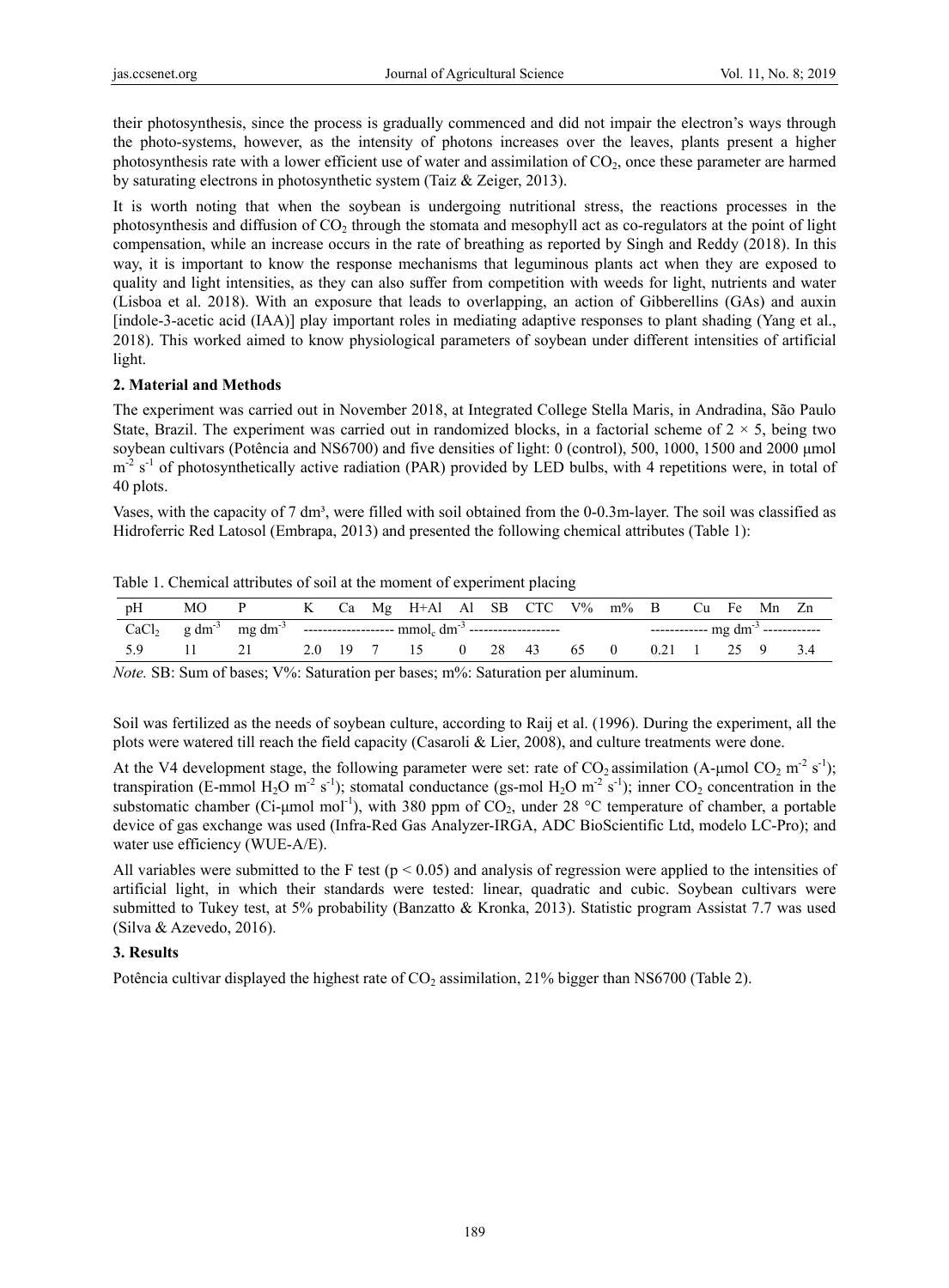| Cultivar $(C)$ | A                 | E                 | gs                | Ci         | <b>WUE</b> |
|----------------|-------------------|-------------------|-------------------|------------|------------|
| Potência       | 7.75a             | 4.24a             | 0.24a             | 306.88a    | 1.77a      |
| NS6700         | 6.12 <sub>b</sub> | 3.56 <sub>b</sub> | 0.17 <sub>b</sub> | 304.05a    | 1.61b      |
| CV(%)          | 19.68             | 15.17             | 22.85             | 9.04       | 33.29      |
| Cultivar $(C)$ | $85.45**$         | $80.38**$         | 120.39**          | $0.63$ ns  | 4.78*      |
| Radiation (R)  | $548.31**$        | $121.90**$        | 28.29**           | $152.31**$ | 207.99**   |
| $C \times R$   | $11.95**$         | $0.24$ ns         | 1.13ns            | $4.21**$   | $4.88**$   |

Table 2. Average values of rate of  $CO_2$  assimilation (A-µmol  $CO_2$  m<sup>-2</sup> s<sup>-1</sup>); transpiration (E-mmol H<sub>2</sub>O m<sup>-2</sup> s<sup>-1</sup>); stomatal conductance (GS-mol H<sub>2</sub>O m<sup>-2</sup> s<sup>-1</sup>); inner CO<sub>2</sub> concentration in the substomatic chamber (Ci-µmol mol<sup>-1</sup>); water use efficiency (WUE) of soybean under different intensities of artificial light

*Note.* MSD: Minimum significant difference. CV: Coefficient of variation. OM: Overall mean. F: value of F calculated in the analysis of variance; ns  $p = 0.05$ ; \* 0.01  $\le p \le 0.05$ ; \*\*  $p \le 0.01$ . The averages in the column followed by the same letter do not differ statistically from each other. The Tukey test was applied at 5% probability level.

Again, Potência highlights with the greater leaf transpiration, with a 16%-rate, as well as stomatal conductance, which present values around 30% higher in Potência cultivar. No difference between Potência and NS6700 were observed regarding inner  $CO<sub>2</sub>$  concentration in the substomatic chamber. Potência presented a higher efficient use of water with a difference around 9% as compared to NS6700. By considering light intensities over soybean cultivars, both presented quadratic and linear responses (Table 3).

|                     |  | Table 3. Variance analysis of regression of soybean under different intensities of artificial light. Standards |  |  |  |  |  |
|---------------------|--|----------------------------------------------------------------------------------------------------------------|--|--|--|--|--|
| linearand quadratic |  |                                                                                                                |  |  |  |  |  |

|          |            |     | Middle Square |         |          |             |            |
|----------|------------|-----|---------------|---------|----------|-------------|------------|
| Cultivar | FV         | GL  | A             | E       | GS       | Ci          | <b>EUW</b> |
|          | Radiation  | 4   | 1911.1148     | 90.0987 | 0.1690   | 79273.5744  | 61.7382    |
| Potência | Residue    | 116 | 3.0952        | 0.4492  | 0.0034   | 1355.5129   | 0.5546     |
|          | Regression |     | $O^*$         | $1**$   | $I^*$    | $0**$       | $O^*$      |
|          | Radiation  | 4   | 1037.6705     | 75.7576 | 0.0811   | 113618.8148 | 75.6684    |
| NS6700   | Residue    | 116 | 1.4142        | 0.3513  | 0.0020   | 240.8550    | 0.1325     |
|          | Regression |     | $0**$         | $1**$   | $L^{**}$ | $0**$       | $0**$      |

*Note.* Ns:  $p \ge 0.05$ ; \*0.01  $\le p \le 0.05$ ; \*\*  $p \le 0.01$ . L: polynomial of 1st degree. Q: polynomial of 2nd degree. Rate of CO<sub>2</sub> assimilation (A-µmol CO<sub>2</sub> m<sup>-2</sup> s<sup>-1</sup>); transpiration (E-mmol H<sub>2</sub>O m<sup>-2</sup> s<sup>-1</sup>); stomatal conductance (GS-mol H<sub>2</sub>O m<sup>-2</sup> s<sup>-1</sup>); inner CO<sub>2</sub> concentration in the substomatic chamber (Ci-µmol mol<sup>-1</sup>)

It was found a quadratic response in the two soybean cultivars, in the parameter assimilation rate of  $CO<sub>2</sub>$ , with the increase of light intensity in levels between 1400 and 1600  $\mu$ mol m<sup>-1</sup> s<sup>-1</sup> of light provided the highest maximum values (Figure 1); values above these maximum points may impair photosynthesis of plants.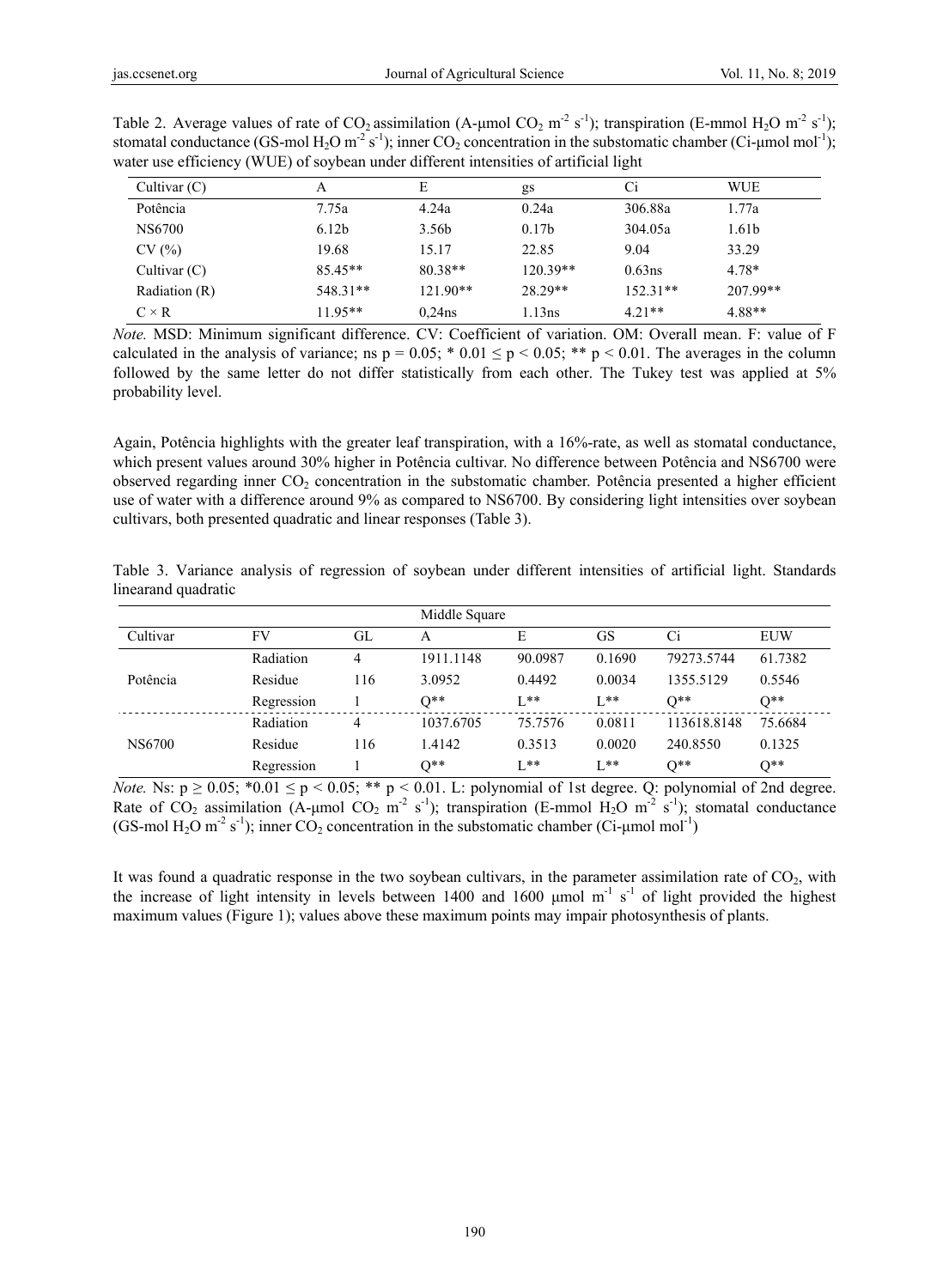

Figure 1. Rate of CO<sub>2</sub> assimilation (A-µmol CO<sub>2</sub> m<sup>-2</sup> s<sup>-1</sup>) of soybean leafs as submitted to different light intensities *Note*. P = Potência;  $N = NS6700$ .

On the other hand, regarding Transpiration of leaf (E), cultivars displayed a positive linear response by increasing the light intensity, with an increase of approximately 14% in every 500 umol m<sup>-1</sup>s<sup>-1</sup> of increased light (Figure 2).



Figure 2. Transpiration (E) of soybean leaves as submitted to different light intensities *Note*. P = Potência;  $N = NS6700$ .

Stomatal conductance (gs) of both cultivars also presented a positive linear response with the elevation of the light intensity, with an increase of approximately  $11\%$  in every 500 µmol m<sup>-1</sup> s<sup>-1</sup> of increased light (Figure 3).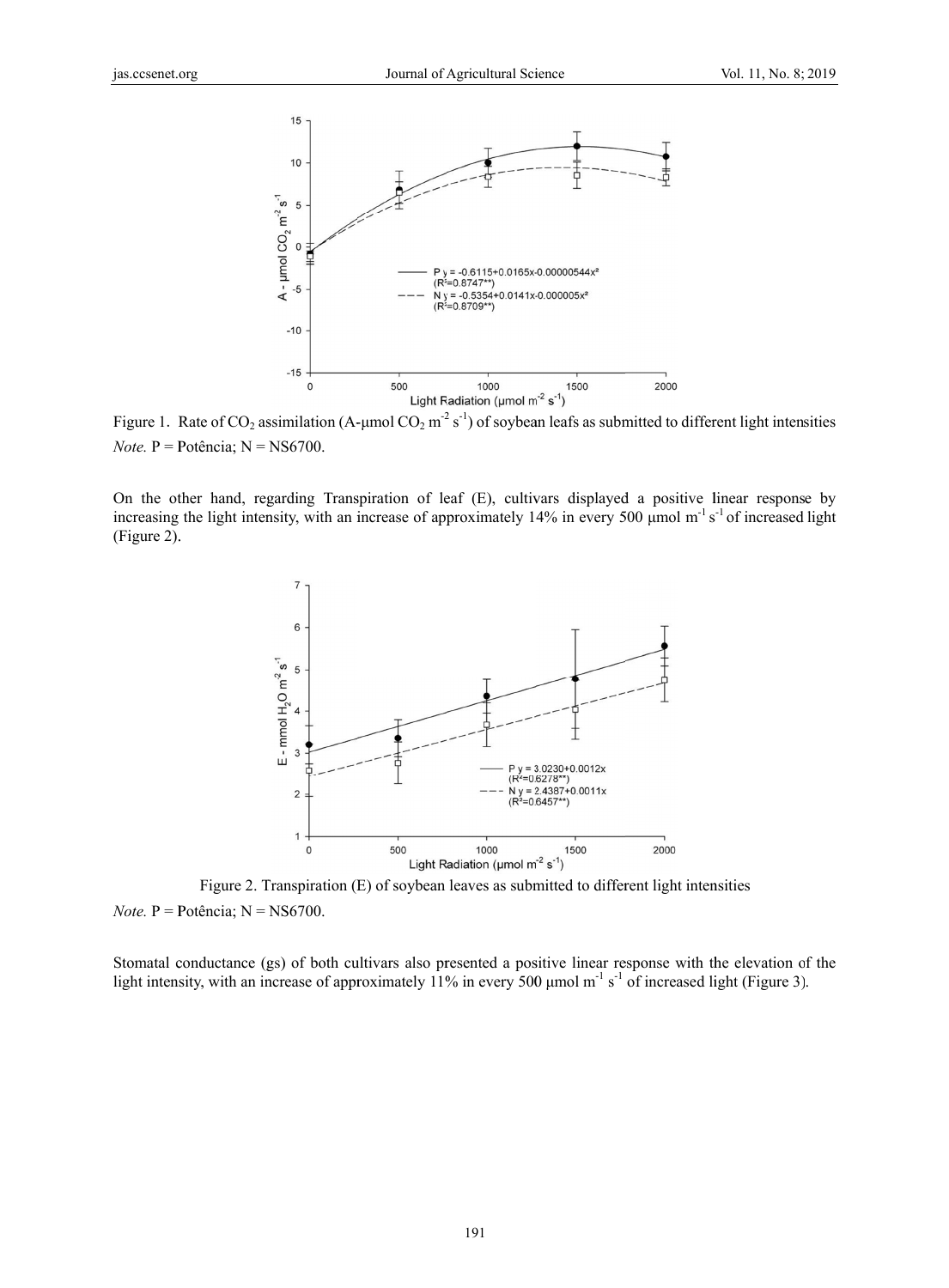

Figure 3. Stomatal conductance (gs) of soybean leaves as submitted to different light intensities *Note*. P = Potência;  $N = NS6700$ .

A quadratic negative response was observed regarding the inner concentration of  $CO<sub>2</sub>$  in substomatic chamber (Ci) in soybean leafs as exposed to different intensities of artificial light between 1300 and 1420  $\mu$ mol m<sup>-1</sup> s<sup>-1</sup> of light, however, intensities higher than these values promoted and elevation in this parameter (Figure 4).



Figure 4. Inner concentration of  $CO<sub>2</sub>$  in substomatic chamber (Ci) of soybean leaves as submitted to different light intensities

*Note*. P = Potência;  $N = NS6700$ .

The parameter water use efficiency (WUE) of soybean presented quadratic positive response between the intensities 1210 and 1833 µmol m<sup>-1</sup> s<sup>-1</sup>, above this value, it was impaired (Figure 5).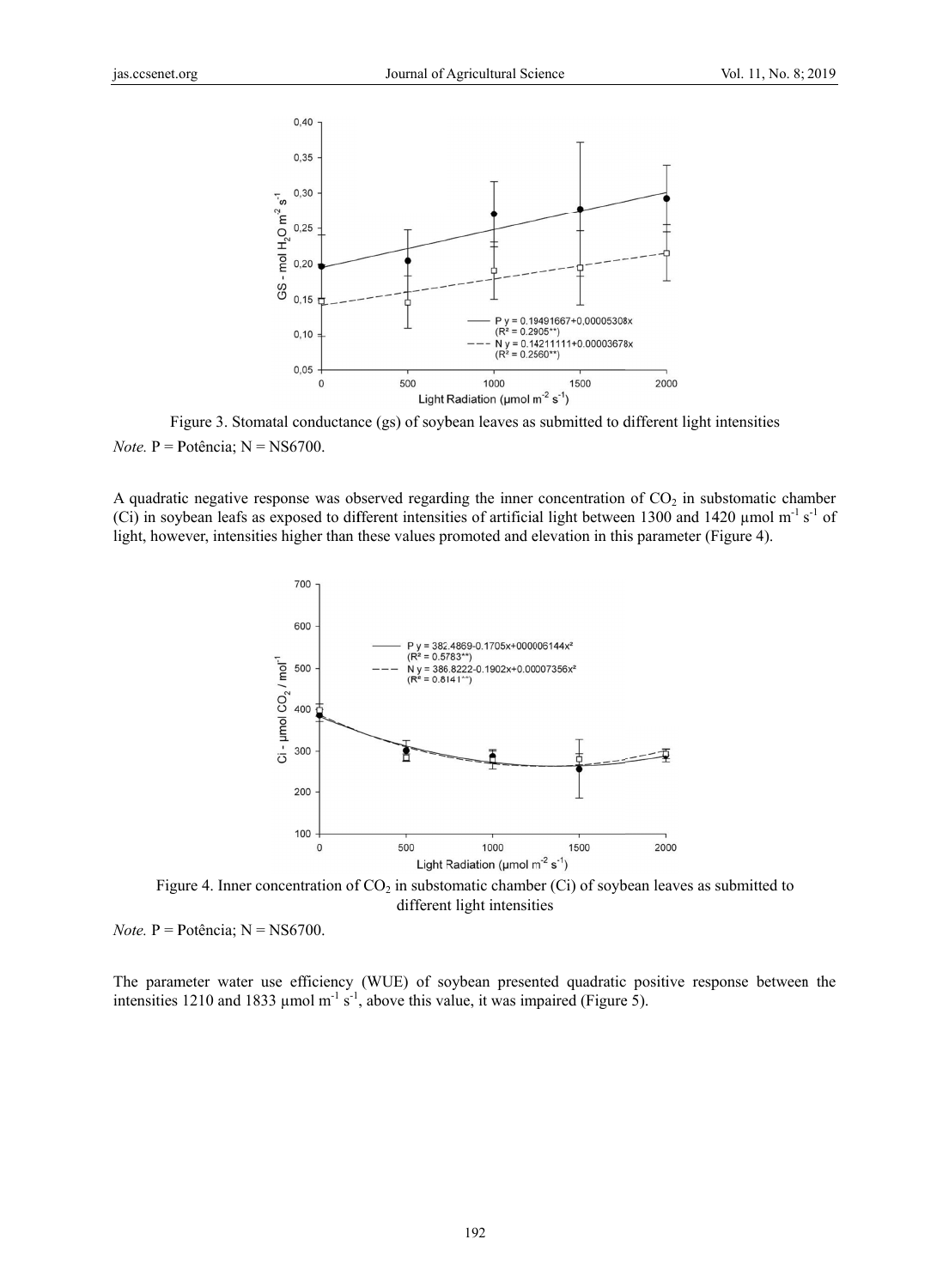

Figure 5. Water use efficiency (WUE) of soybean leaves as submitted to different light intensities *Note*.  $P = P$ otência;  $N = NS6700$ .

A significant negative correlation was observed in inner concentration of  $CO<sub>2</sub>$  in substomatal chamber with the parameters transpiration  $(E)$ , rate of  $CO<sub>2</sub>$  assimilation and efficient use of water, however, a correlation with stomatal conductance (GS) were not observed (Table 4).

|            | Ci            | Е                        | GS                       | A                             |
|------------|---------------|--------------------------|--------------------------|-------------------------------|
| E          | $-0.2538**$   | $\overline{\phantom{a}}$ |                          |                               |
|            | ${}_{0.0001}$ |                          |                          |                               |
| <b>GS</b>  | $-0.0895Ns$   | $0.90781**$              | $\overline{\phantom{a}}$ |                               |
|            | 0.1670        | ${}_{0.0001}$            |                          |                               |
| A          | $-0.8365**$   | $0.65941**$              | $0.52988**$              | ٠                             |
|            | ${}_{0.0001}$ | ${}_{0.0001}$            | ${}_{0.0001}$            |                               |
| <b>WUE</b> | $-0.9831**$   | $0.25136**$              | $0.133465*$              | $0.86138**$                   |
|            | ${}_{0.0001}$ | ${}_{0.0001}$            | 0.0388                   | ${}< 0.0001$<br>$\sim$ $\sim$ |

Table 4.  $R^2$  values of Pearson's correlation between analyzed parameters of sovbean under different light intensities

*Note.* Ns:  $p \ge 0.05$ ; \* 0.01  $\le p \le 0.05$ ; \*\*  $p \le 0.01$ . Rate of CO<sub>2</sub> assimilation (A-µmol CO<sub>2</sub> m<sup>-2</sup> s<sup>-1</sup>); transpiration (E-mmol H<sub>2</sub>O m<sup>-2</sup>s<sup>-1</sup>); stomatal conductance (GS-mol H<sub>2</sub>O m<sup>-2</sup> s<sup>-1</sup>); inner concentration of CO<sub>2</sub> in substomatal chamber ( $Ci$ -µmol mol<sup>-1</sup>) and water use efficiency (WUE).

Positives correlations were observed between the parameters in which water is involved such as transpiration, rate of CO<sub>2</sub> assimilation, stomatal conductance and efficient use o water.

#### 4. Discussion

It is important to study the amount and intensity of light that are provided to plants during its initial development, because photosynthetic complex, that involves PSII and PSI, is impaired when the light intensity is above of that is necessary to plants perform its biochemical reactions of photosynthesis (Taiz  $\&$  Zeiger, 2013). That way, the most suitable intensity of light to soybean leaves perform its photosynthesis is around 1500  $\mu$ mol m<sup>-1</sup> s<sup>-1</sup>, so that, even the moment of the day influences in rate of  $CO_2$  assimilation (Kim et al., 2019), as Figure 1 shows.

It was expected the negative correlation between rate of  $CO_2$  assimilation and inner concentration of  $CO_2$  in stomatal chamber, as Figure 4 shows, the parameters presented opposite responses. When the rate of  $CO<sub>2</sub>$ assimilation is lower than the inner concentration of  $CO<sub>2</sub>$ , it demonstrates that the passage of  $CO<sub>2</sub>$  through is stomatal cleft is not occurring, that way the stomatas are closed, entailing a  $CO<sub>2</sub>$  concentration in substomatal chambers, as Figures 1 and 4 shows.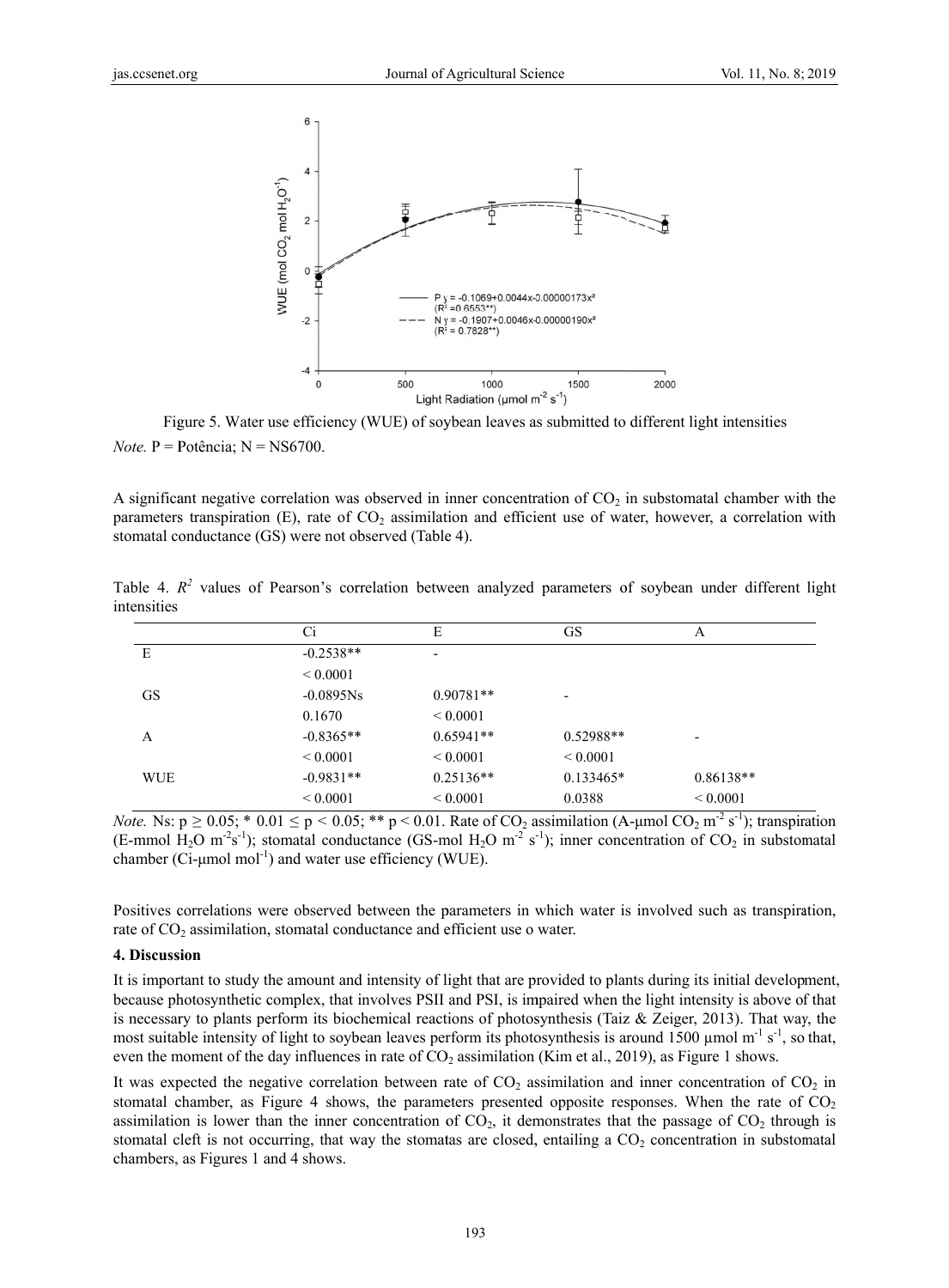The opening of stomata cleft can be proved with the values found in stomata conductance (gs), as Figure 3 shows, in which the light intensity acts in stomatas. Other factors also are linked to opening and closure of stomatal clefts such as nutritional stress and herbivory (Reis et al., 2018; Reis et al., 2017; Meza-Canales et al., 2017; Shrestha et al., 2018), H2O availability in the system soil-plant-atmosphere (Bellasio et al., 2017; Li et al., 2017) and inner morphology of plants (Stewart et al., 2017; Feldman et al., 2017; Xiong et al., 2017; Rockwell & Holbrook, 2017). These factors influences in leaves transpiration (Figure 3), that shows similar and linear responses between these two parameters, presenting a positive correlation between them.

As the gas exchanges occurs through the stomata, the plant needs hydrostatic pressure to perform the efficient use of water in the photosynthetic system, directly influencing on the initial development of different species of vegetables in the initial phase of its substrate establishment (Xiong et al., 2018; Li et al., 2017; Araújo & Deminicis, 2009).

Seedlings of soybean positively responded under different intensities of artificial light till reach the maximum saturation point between 1400 and 1600 µmol m<sup>-1</sup> s<sup>-1</sup>, which promoted a better rate of CO<sub>2</sub> assimilation (A), concentration in the substomatic chamber (Ci) and efficient use of water (EUW). Transpiration (E) and stomata conductance (gs) presented positive linear responses by increasing the intensity of artificial light. The ideal light intensity to the use of Infra-Red Gas Analyzer-IRGA between 1400 and 1600  $\mu$ mol m<sup>-1</sup> s<sup>-1</sup>.

#### **References**

- Araújo, S. A. C., & Deminicis, B. B. (2006). Photoinhibition of the Photosynthesis. *Brazilian Journal of Biosciences, 7*(4), 463-472.
- Atroch, E. M. A. C., Soares, A. M., Alvarenga, A. A., & Castro, E. M. (2001). Growth, chlorophyll content, biomass distribution and anatomical characteristics of young plants of *Bauhinia forficata* link submitted to shading. *Ciência e Agrotecnologia, 25*(4), 853-862.
- Banzatto, D. A., & Kronka, S. N. (2013). *Experimentação Agrícola* (4th ed., p. 237). Funep.
- Bellasio, C., Quirk, J., Buckley, T. N., & Beerling, D. J. (2017). A dynamic hydro-mechanical and biochemical model of stomatal conductance for C4 photosynthesis. *Plant Physiology, 175*(1), 104-119. https://doi.org/ 10.1104/pp.17.00666
- Casaroli, D., & Lier, Q. J. (2008). Criteria for pot capacity determination. *Revista Brasileira de Ciência do Solo, 32*(1), 56-66.
- EMBRAPA (Empresa Brasileira de Pesquisa Agropecuária). (2013). *Sistema brasileiro de classificação de solos*  (3rd ed., p. 353). Brasília, Brazil.
- Feldman, A. B., Leung, H., Baraoidan, M., Elmido-Mabilangan, A., Canicosa, I., Quick, W. P., ... Murchie, E. H. (2017). Increasing leaf vein density via mutagenesis in rice results in an enhanced rate of photosynthesis, smaller cell sizes and can reduce interveinal mesophyll cell number. *Frontiers in Plant Science, 8*, 1-10. https://doi.org/10.3389/fpls.2017.01883
- Holt, J. S. (1995). Plant response to light: A potencial tool for weed management. *Weed Science, 43*, 474-482.
- Kim, S., Nusinow, D. A., Sorkin, M. L., Pruneda-Paz, J., & Wang, X. (2019). Interaction and regulation between lipid mediator phosphatidic acid and circadian clock regulators in Arabidopsis. *The Plant Cell*, 1-58.
- Li, Y., Li, H., Li, Y., & Zhang, S. (2017). Improving water-use efficiency by decreasing stomatal conductance and transpiration rate to maintain higher ear photosynthetic rate in drought-resistant wheat. *The Crop Journal, 5*(3), 231-239. https://doi.org/10.1016/j.cj.2017.01.001
- Lisboa, L. A. M., Viana, R. S., Venâncio, V. G., Ribeiro, F. V., Ribeiro, I. V., Figueiredo, P. A. M., ... Batista, M. A. M. (2018). Density of Competition between Species of *Urochloa* sp. in Soybean Cultivation. *Australian Journal of Basic and Applied Sciences, 12*(9), 35-40.
- Meza-Canales, I. D., Meldau, S., Zavala, J. A., & Balduin, I. T. (2017). Herbivore perception decreases photosynthetic carbon assimilation and reduces stomatal conductance by engaging 12-oxo-phytodienoic acid, mitogen-activated protein kinase 4 and cytokinin perception. *Plant, Cell & Environment, 40*(7), 1039-1056. https://doi.org/10.1111/pce.12874
- Raij, B., Cantarella, H., Quaggio, J. A., & Furlani, A. M. C. (1996). *Recomendações de adubação e calagem para o Estado de São Paulo* (2nd ed., p. 285). Campinas: IAC.
- Reis, A. R., Barcelos, J. P. Q., Osório, C. R. W., Santos, E. F., Lisboa, L. A. M., Santini, J. M. K., ... Gratão, P. L. (2017). A glimpse into the physiological, biochemical and nutritional status of soybean plants under